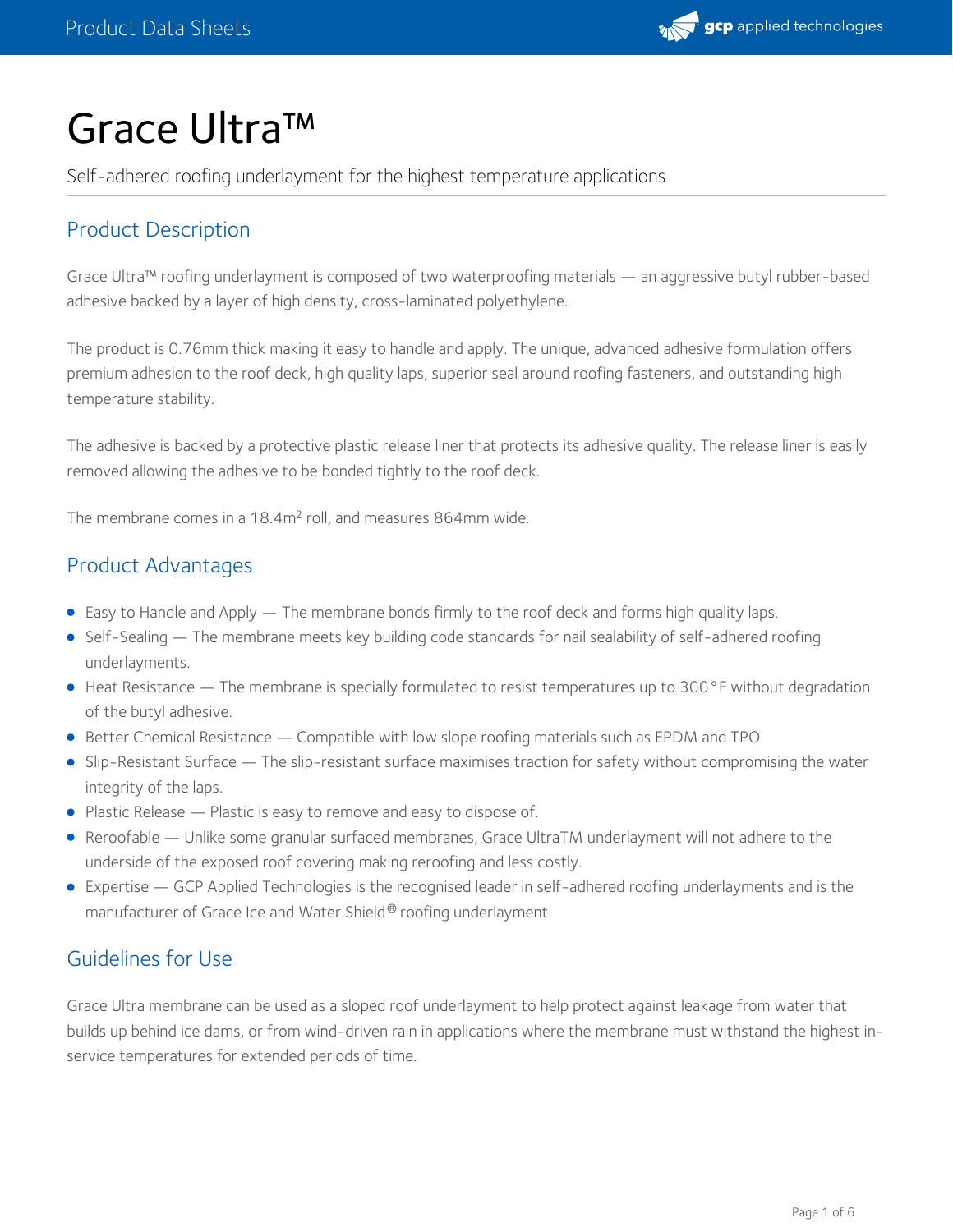



## High Temperature Applications

Grace Ultra membrane is the appropriate product for all applications where superior heat resistance is needed. In addition, Grace Ultra underlayment is the appropriate product for use under certain types of metal roofs (those employing copper, zinc, or Cor-Ten®panels). These metal roofs tend to readily conduct heat to the underlayment making them more likely to expose the membrane to high temperatures. It is up to the contractor and specifier to decide what level of performance is required based on the guidelines provided.

## Wind-Driven Rain

Sloped roofs are not waterproof. They protect structures by shedding rain water. Storm-driven winds can cause sloped roof coverings to lift. Rain can be easily driven under the roof covering directly to the unprotected deck where it causes leaks and damage to the interior of the structure. Grace Ultra membrane

applied beneath the sloped roof covering helps prevent wind-driven rain from entering the structure. For wind-driven rain protection, full coverage with Grace Ultra underlayment is recommended. Since Grace Ultra underlayment is a vapour barrier, the roof construction must allow for proper ventilation in full roof coverage applications.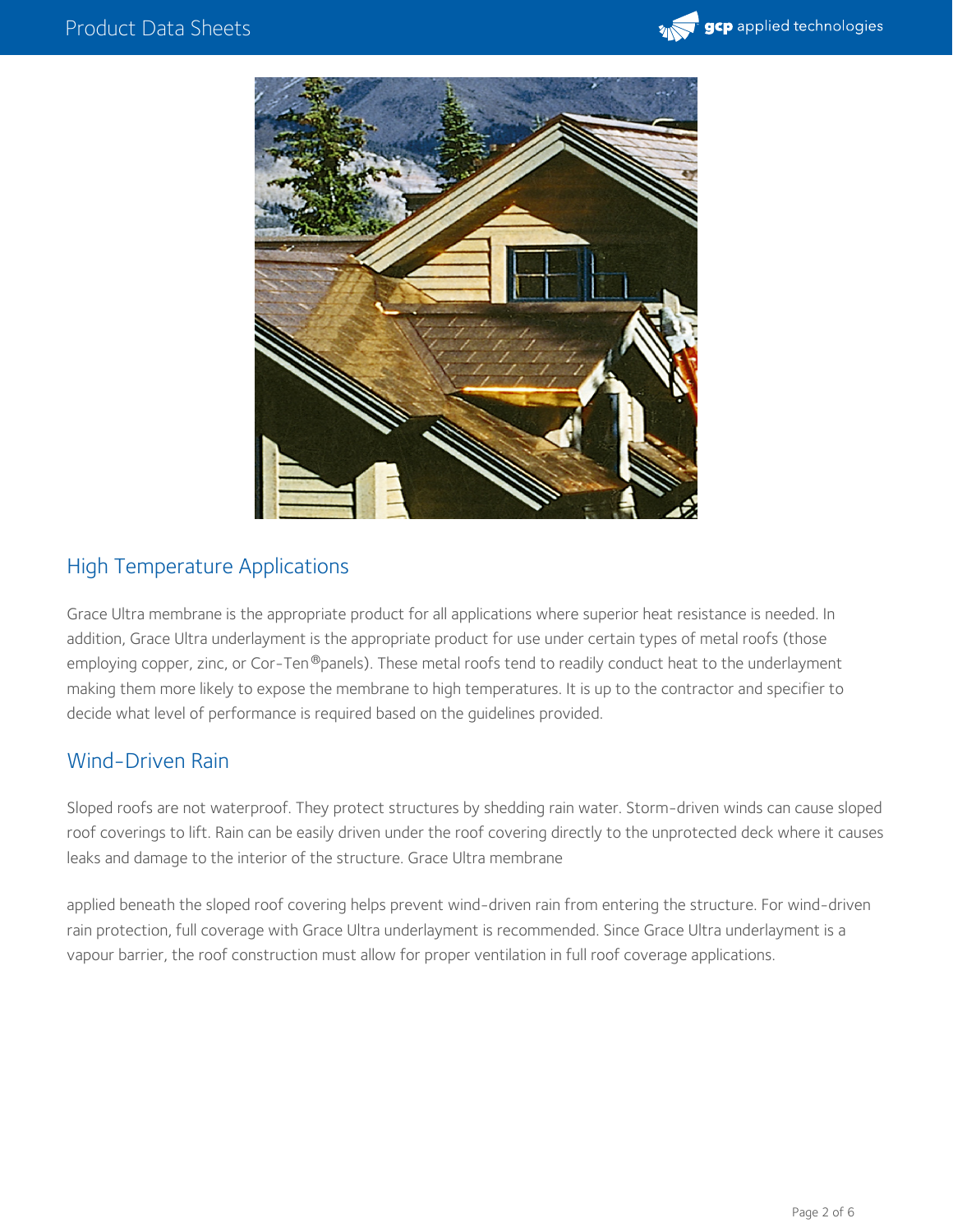

## Ice Dams

For ice dam protection, Grace Ultra membrane should be adhered at the edge of the roof deck by the eaves. The membrane should be applied to a point on the roof deck above the highest expected ice dam. Several variables influence the height of ice dams and the membrane coverage required. Local building codes should be consulted for specific requirements. Variables influencing the height of ice dams include climate (particularly the annual snowfall), slope, overhang, valleys, how well the structure is insulated and ventilated, and exposure (sun vs. shade). In addition to placement along the eaves, Grace Ultra membrane can be used to help prevent roof leaks in a handful of danger zones like in valleys, at the rake edges, and around chimneys and skylights.

## Installation Procedure

#### Surface Preparation

Install Grace Ultra membrane directly on a clean, dry, continuous structural deck. Some suitable deck materials include plywood, wood composition, wood plank, metal, concrete, or gypsum sheathing. For all other substrates, contact your local GCP representative. Remove dust, dirt, loose nails, and old roofing materials. Protrusions from the deck area must be removed. Decks shall have no voids, damaged, or unsupported areas. Repair deck areas before installing the membrane.

Prime concrete, masonry surfaces and DensGlass Gold®with Perm-A-Barrier®WB Primer. Prime wood composition and gypsum sheathing with Perm-A-Barrier WB Primer if adhesion is found to be marginal (refer to Technical Letter 12, Use on Oriented Strand Board (OSB) Roof Sheathing). Apply Perm-A-Barrier WB Primer at a rate of 6 to 8m<sup>2</sup> / L.<br>Priming is not required for other suitable surfaces provided that they are clean and dry.

Extend the membrane on the roof deck above the highest expected level of water back-up from ice dams and above the highest expected level of snow and ice on the wall sheathing on vertical side walls (dormers) and vertical front walls for ice dam protection. Consider a double layer of membrane in critical areas, such as along the eaves or in valleys and in climates where severe ice dams are anticipated. Apply the membrane to the entire roof deck for wind-driven rain protection. Apply a new layer of Grace Ultra underlayment directly over the old underlayment in retrofit applications following the standard membrane application procedure.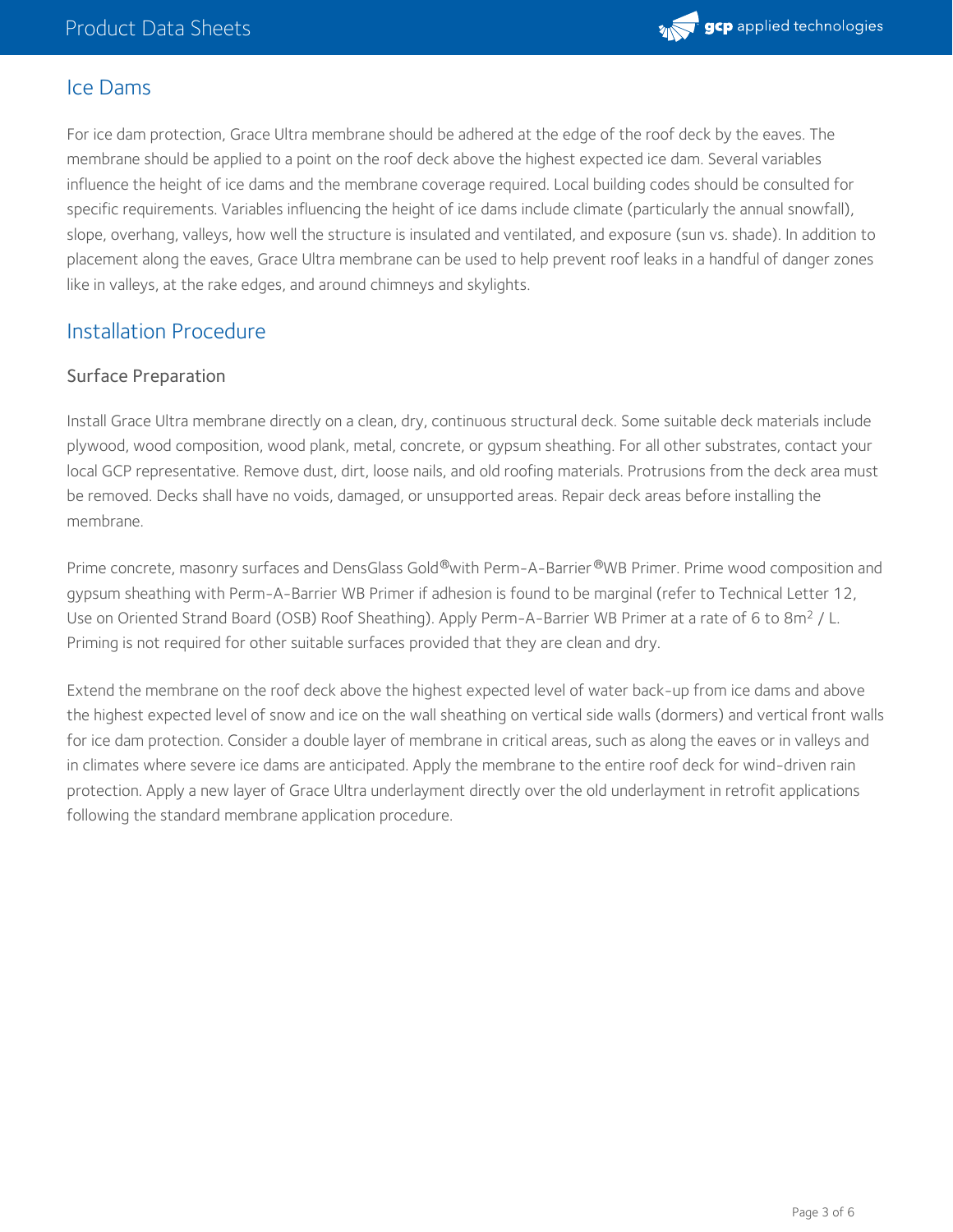



# Membrane Installation

Apply Grace Ultra membrane in fair weather when the air, roof deck, and membrane are at temperatures of 5 °C or higher. Apply roof covering material at temperatures of 5°C or higher.

Cut the membrane into 3 to 5m lengths and reroll loosely. Tack/secure the end of the roll with a nail. Peel back 300 to 600mm of release liner, align the membrane, and continue to peel the release liner from the membrane. Press the membrane in place with heavy hand pressure. Side laps must be a minimum of 90mm and end laps a minimum of 150mm . For valley and ridge application,

peel the release liner, centre the sheet over the valley or ridge, drape, and press it in place. Work from the centre of the valley or ridge outward in each direction and start at the low point and work up the roof.

Alternatively, starting with a full roll of membrane, unroll a 1 to 2m piece of membrane leaving the release liner in place. Align the membrane and roll in the intended direction of membrane application. Carefully cut the release liner on top of the roll in the cross direction being careful not to cut the membrane. Peel back about 150mm of the release liner in the opposite direction of the intended membrane application exposing the black adhesive.Hold the release liner with one hand and pull the roll along the

deck with the release liner, leaving the applied membrane behind.Use the other hand to apply pressure on the top of the roll. Stop

frequently to press the membrane in place with heavy hand pressure. When finished with the roll go back to the beginning,eroll and pull the remaining release paper from the material,finishing the installation.

Consistent with good roofing practice, install the membrane such that all laps shed water. Always work from the low point to the high point of the roof. Apply the membrane in valleys before the membrane is applied to the eaves. Following placement along tha ves continue application of the membrane up the roof. The membrane may be installed either vertically or horizontally.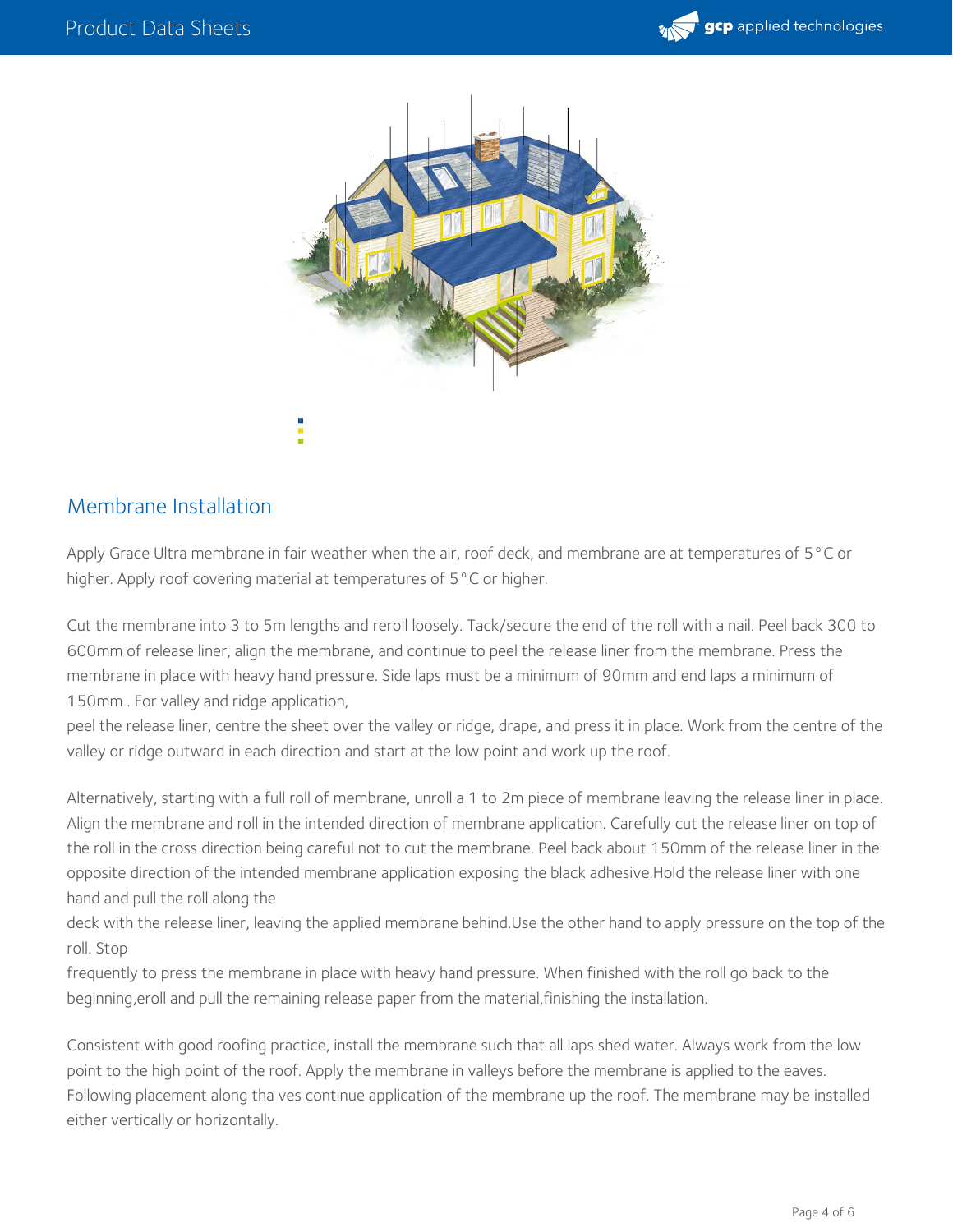

Use smooth shank, electroplated galvanised nails for fastening shingles. Hand nailing generally provides a better seal than power-activated nailing. If nailing of the membrane is necessary on steep slopes during hot or extreme cold weather, backnail and cover the nails by overlapping with the next sheet.

## Performance Properties

| <b>PROPERTY</b>                 | <b>VALUE</b>                   | <b>TEST METHOD</b>         |
|---------------------------------|--------------------------------|----------------------------|
| Colour                          | Colour                         | $\overline{\phantom{a}}$   |
| Thickness                       | $0.76$ mm $(30$ mil)           | ASTM D3767 method A        |
| Tensile Strength                | 1720 kN/m (250 psi)            | ASTM D412 (Die C modified) |
| Elongation                      | 250%                           | ASTM D412 (Die C modified) |
| Low Temperature Flexibility     | Unaffected $@ -29$ oC (-20oF)  | ASTM D1970                 |
| Adhesion to Plywood             | 525 N/m width (3.0 lbs/in.)    | ASTM D903                  |
| Permeance (Max)                 | 2.9 ng/msPa (0.05 Perms)       | ASTM E96                   |
| Material Weight Installed (Max) | 1.1kg/m $(0.22 \text{ lb/ft})$ | ASTM D461                  |
| <b>Butyl Based</b>              | Butyl based                    | $\overline{\phantom{a}}$   |

# Product Data

| Roll Length      | 21.3m              |
|------------------|--------------------|
| Roll Width       | 864mm              |
| Roll Size        | 18.4m 2            |
| Packaging        | Corrugated cartons |
| Roll Weight      | 19.0kg             |
| Rolls Per Pallet | 25                 |

Roof deck for wind-driven rain protection. Apply a new layer of Grace Ultra underlayment directly over the old underlayment in retrofit applications following the standard membrane application procedure.

## Precautions and Limitations

- Consistent with good roofing practice, always wear fall protection when working on a roof deck.
- Release liners are slippery. Remove from work area immediately after membrane application.
- Do not leave permanently exposed to sunlight. Maximum recommended exposure is 60 days.
- Place metal drip edge or wood starter shingles over the membrane.
- Place metal drip edges or wood starter shingles over the membrane (refer to Technical Letter 15, Roof Eave Application).
- Do not fold over the roof edge unless the edge is protected by a drip edge, gutter, or other flashing material.